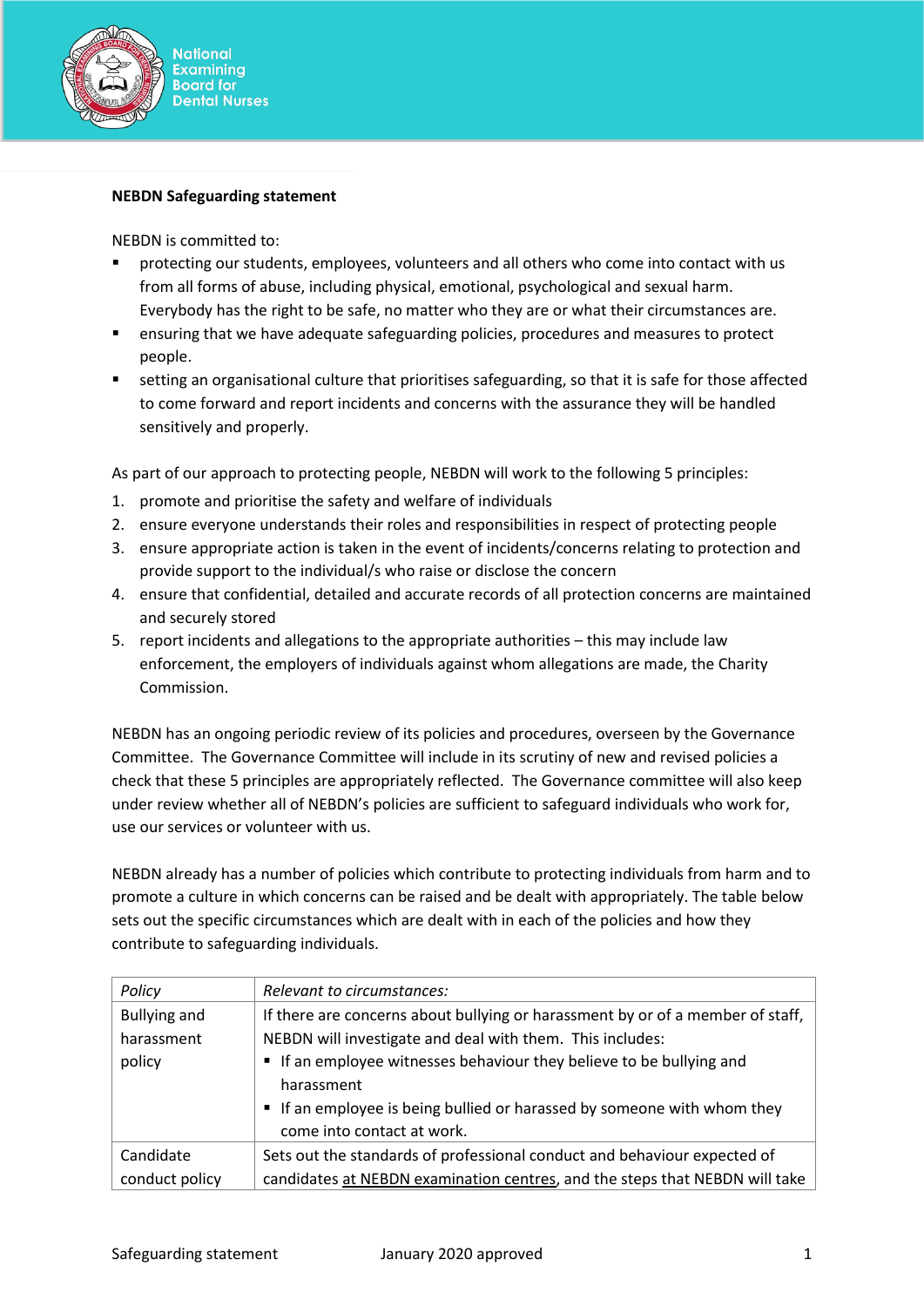

| Policy                 | Relevant to circumstances:                                                                                                                           |
|------------------------|------------------------------------------------------------------------------------------------------------------------------------------------------|
|                        | to deal with any candidate breaching them. Includes standards of behaviour                                                                           |
|                        | that candidates are expected to meet in their interactions with other                                                                                |
|                        | candidates, volunteers or examiners.                                                                                                                 |
| Complaints policy      | The grounds, and process, for anyone who wants to make a complaint to                                                                                |
|                        | NEBDN about any aspect of our service, procedures or policies.                                                                                       |
| Confidentiality        | Incorporated into revised Information management policy January 2020.                                                                                |
| policy                 |                                                                                                                                                      |
| Data protection        | Incorporated into revised Information management policy January 2020.                                                                                |
| Disciplinary policy    | If there are concerns about an employee's behaviour and actions, NEBDN will                                                                          |
|                        | investigate and deal with them. Includes the protections for those making                                                                            |
|                        | allegations and those who are accused.                                                                                                               |
| Equality and           | Written to prevent, reduce and stop unlawful discrimination in NEBDN's                                                                               |
| diversity policy       | delivery of its services or in the recruitment, selection, training, appraisal,                                                                      |
|                        | development and promotion of employees, trustees and volunteers.                                                                                     |
| Grievance policy       | If employees have concerns and complaints - which might be about working                                                                             |
|                        | practices, the physical working environment, terms and conditions, health and                                                                        |
|                        | safety, discrimination, working relationships or general treatment at work -                                                                         |
|                        | they can use the Grievance procedure to raise them with NEBDN<br>management or Board. Includes the protections for those raising grievances          |
|                        | and any individuals about whose actions they are raised.                                                                                             |
| Health and safety      |                                                                                                                                                      |
| policy                 | Sets out the steps that NEBDN and each individual will take to promote and<br>protect the health, safety and wellbeing of everyone who works for the |
|                        | organisation. This policy applies to everyone who works for NEBDN on a paid                                                                          |
|                        | or unpaid basis, and to any location where an individual is carrying out work                                                                        |
|                        | on behalf of the organisation.                                                                                                                       |
| Homeworking            | The particular steps that NEBDN will take to protect the health, safety and                                                                          |
| policy                 | welfare of homeworking staff.                                                                                                                        |
|                        |                                                                                                                                                      |
| Information            | How NEBDN will ensure the confidentiality, security and integrity of personal                                                                        |
| management             | data we hold, this includes the data of candidates, course providers,<br>examiners, committee members, suppliers, staff and trustees.                |
| policy<br>Standards of | Sets out the standards of performance and conduct that are expected of                                                                               |
| performance and        | employees, volunteers and Board members, what is not acceptable, and how                                                                             |
| conduct                | they can expect to be treated by the organisation. These sit alongside the                                                                           |
|                        | Disciplinary and Grievance policies as breaches of the standards are likely to                                                                       |
|                        | be the basis of disciplinary or grievance cases.                                                                                                     |
| Student fitness to     | How NEBDN will monitor fitness to practise of students through our network                                                                           |
| practice policy        | of accredited course providers and centrally record any reported issues and                                                                          |
|                        | outcomes.                                                                                                                                            |
| Performance            | How NEBDN's employees will be reviewed and appraised on an ongoing,                                                                                  |
| Review and             | monthly and annual basis. Performance review meetings are the forum                                                                                  |
| Appraisal              | where any issues that an employee is having can be discussed, and steps to                                                                           |
|                        | resolve them agreed.                                                                                                                                 |